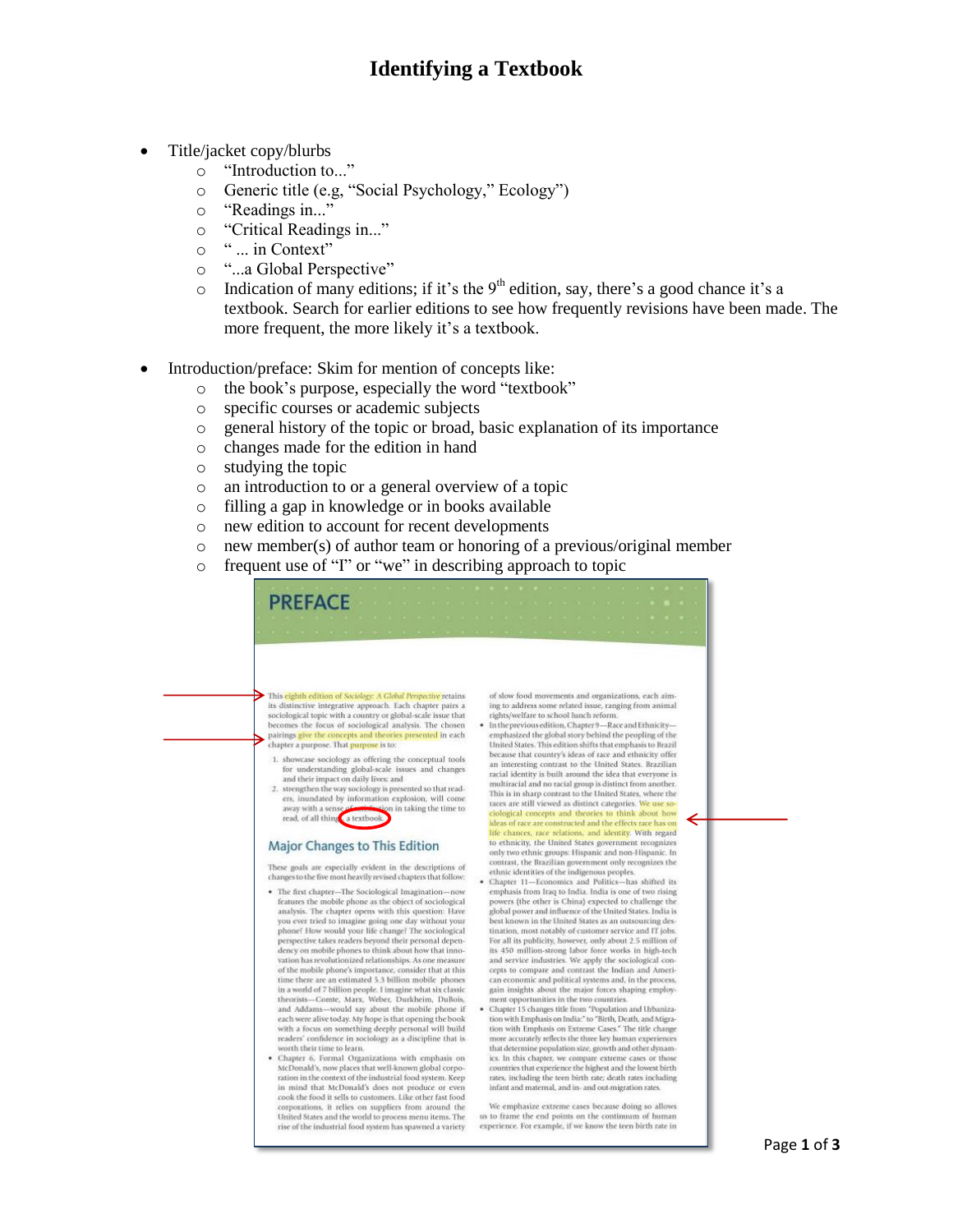# **Identifying a Textbook**

- Table of contents
	- o Glossary
	- o Short names or nouns as chapter titles
	- o Chapters/sections moving progressively or breaking down parts of a section
	- o Instruction, lab, answer, or other special sections
	- o Exercises or discussion questions
	- o Chapter summaries



Working for Change Kim Chin-Kyung's Dream Comes True to Build Universities in China and North Korea 63

No Borders No Boundaries K-Pop/Korean Pop Music 69

The Sociological Imagination Opposing Viewpoint Same-Sex Adults Holding Hands

### 4 SOCIALIZATION 76

#### With Emphasis on Israel and The Palestinian Territories

Socialization 77

The Importance of Social Contact 78 Cases of Less Extreme Isolation 79 Children of the Holocaust 79

Individual and Collective Memory 82 Development of the Social Self 83 Role-Taking 84

The Importance of Symbols to Role Taking 87 The Looking-Class Self 88 Cognitive Development 88 Agents of Socialization 91 Croups as Agents of Socialization 91 Primary Groups 91 In-groups and Out-groups 92 Mass and Social Media 95 Socialization across the Life Cycle 96 Stages 1 through 3 (Infancy, Toddlet, Preschool) 96 Stage 4 (Ages 6 to 12) 97 Stage 5 (Adolescence) 97 Stage 6 (Young Adulthood) 97 Stage 7 (Middle Age) 97 Stage 8 (Old Age) 98 Resocialization 99 Voluntary versus Imposed Resocialization 99 Summary of Core Concepts 101 Why Can't Palestinians and Jews Get Along? 80 The Sociological Imagination The Past in the Present 84 Working for Change Becoming Athletes-Expanding Conceptions of Self 89 No Borders No Boundaries Cell Phone and Internet g6 The Sociological Imagination Israeli Jews as Aggressors and Victims of Global Comparisons Estimated Number of Jews Living in Each of the World's Countries 100 5 SOCIAL INTERACTION 104 With Emphasis on the Democratic Republic of the Congo Social Interaction 106 Division of Labor 106 Solidarity: The Ties That Bind 109 Mechanical Solidarity 109 Organic Solidarity 110 Disruptions to the Division of Labor 111 Social Structure 114